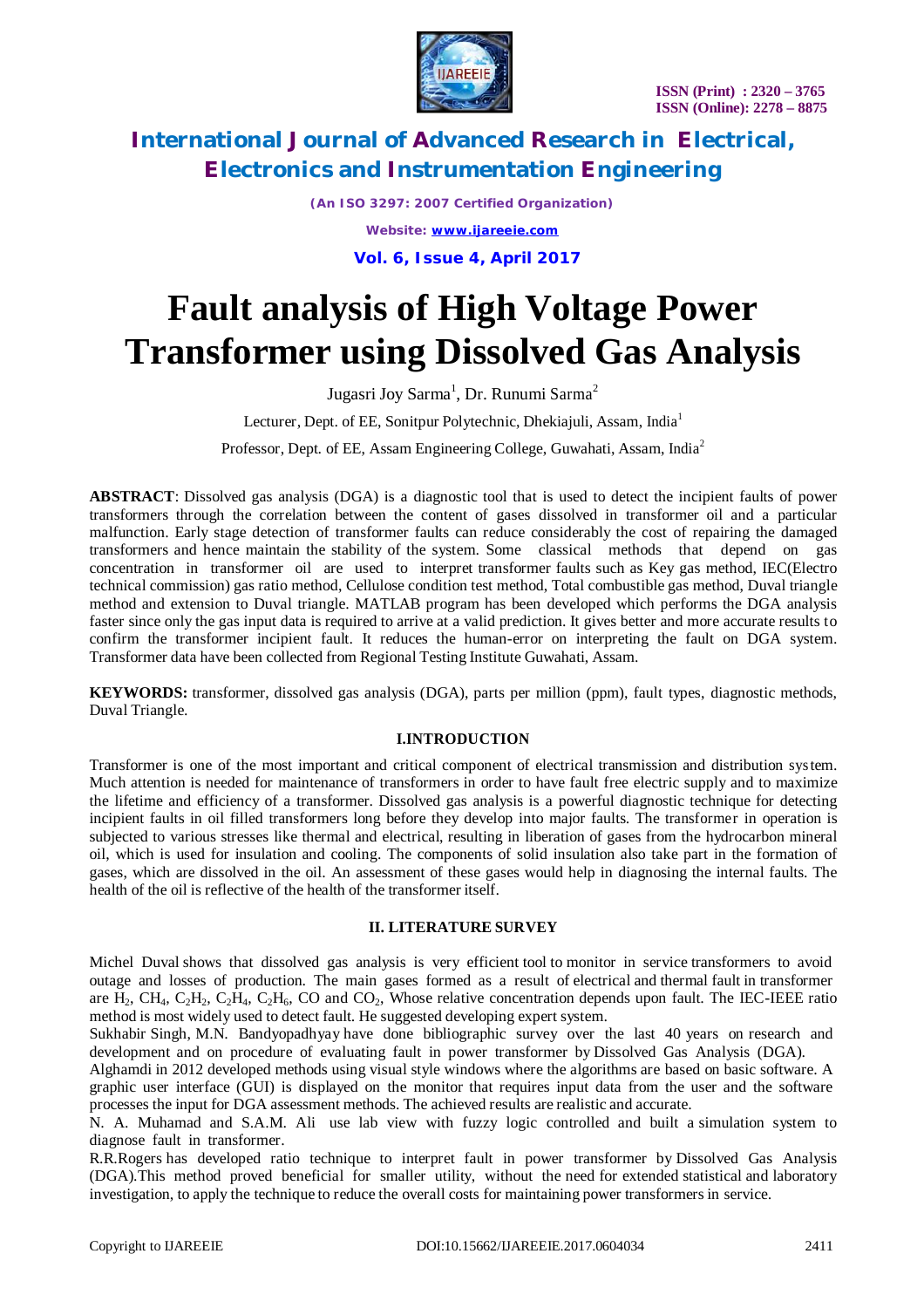

*(An ISO 3297: 2007 Certified Organization)*

*Website: [www.ijareeie.com](http://www.ijareeie.com)*

### **Vol. 6, Issue 4, April 2017**

Sayed M.Islam , Muhammad Arshad have developed a novel fuzzy based technique for estimation of remaining life of transformer . Most of transformers are operating beyond their expected life .Therefore reliability on transformer cannot be assured.

### **III. FORMATION OF GASES IN TRANSFORMER OIL IN SERVICE**

Mineral insulating oils are complex mixtures of hydrocarbon molecules, in linear (paraffinic) or cyclic (cycloaliphatic or aromatic) form, containing CH3, CH2and CH chemical groups bonded together. Scission of some of the C-H and C-C bonds as a result of thermal or electrical discharges will produce radical or ionic fragment such as  $H^*$ ,  $CH3^*$ ,  $CH3^*$ ,  $CH3^*$ ,  $CH^*$  or  $C^*$ , which will recombine to form gas molecules such as hydrogen (H-H), methane (CH<sub>3</sub>-H), ethane (CH<sub>3</sub>- $CH_3$ ), ethylene (  $CH_2=CH_2$ ) or acetylene (  $CH\equiv CH$ ). More and more energy is required to form the above chemical bonds. Hydrogen  $(H_2)$ , methane  $(CH_4)$  and ethane  $(C_2H_6)$  are thus formed at low energy level, such as in corona partial discharges or at relatively low temperatures (  $\lt$  = 500 °C ), ethylene (C<sub>2</sub>H<sub>4</sub>) at intermediate temperatures, and acetylene  $(C_2H_2)$  at very high temperatures (  $> 1000 °C$  ) such as in arcs. The gases dissolve in oil or accumulate above it and are analysed by DGA.

#### **IV. FAULTS DETECTABLEBY DGA**

• Partial discharge: A fault of low level energy which usually occurs in gas-filled voids surrounded by oil impregnated material. The main cause of decomposition in partial discharges is ionic bombardment of the oil molecules. The major gas produced is Hydrogen. The minor gas produced is Methane.

• Thermal faults: A small amount of decomposition occurs at normal operating temperatures. As the fault temperature rises, the formation of the degradation gases change from Methane (CH<sub>4</sub>) to Ethane (C<sub>2</sub>H<sub>6</sub>) to Ethylene  $(C_2H_4)$ . A thermal fault at low temperature (<300°C) produces mainly Methane and Ethane and some Ethylene. A thermal fault at higher temperatures (>300˚C) produces Ethylene. The higher the temperature the greater the production of Ethylene.

• Arcing: Fault caused by high energy discharge. The major gas produced during arcing is Acetylene. Power arcing can cause temperatures of over 3000˚C to be developed.

• Fault involving insulation: If the cellulose material (insulating paper etc.) is involved carbon monoxide (CO) and carbon dioxide  $(CO<sub>2</sub>)$  are generated. A normally aging conservator type transformer having a  $CO<sub>2</sub>/CO$  ratio above 7 should be considered normal and below 3 should be regarded as perhaps indicating a fault involving cellulose, provided the other gas analysis results also indicate excessive oil degradation.

#### **V. DIAGNOSTIC METHODSBASED ON DISSOLVED GASES**

There are many DGA methods to interpret fault type. The methods used in this paper are Key gas method, IEC gas ratio method, Cellulose condition test method, Total combustible gas method, Duval triangle method and extension to Duval triangle.

A. Key gas method : Table 1 indicates whether a gas has crossed its permissible limit that would possibly indicate it to be involved in the fault Table 1:

> **GAS Permissible gas limits (ppm) for different gases** *Less than 4 years of service 4-10 years in service More than 10 years in service* Hydrogen 100-150 200-300 200-300 Methane 1 50-70 100-150 200-300 Acetylene 20-30 30-50 100-150 Ethylene | 100-150 150-200 | 200-400 Ethane 100-150 100-150 800-1000 Carbon monoxide 200-300 400-500 600-700 Carbon dioxide 3000-3500 4000-5000 9000-12000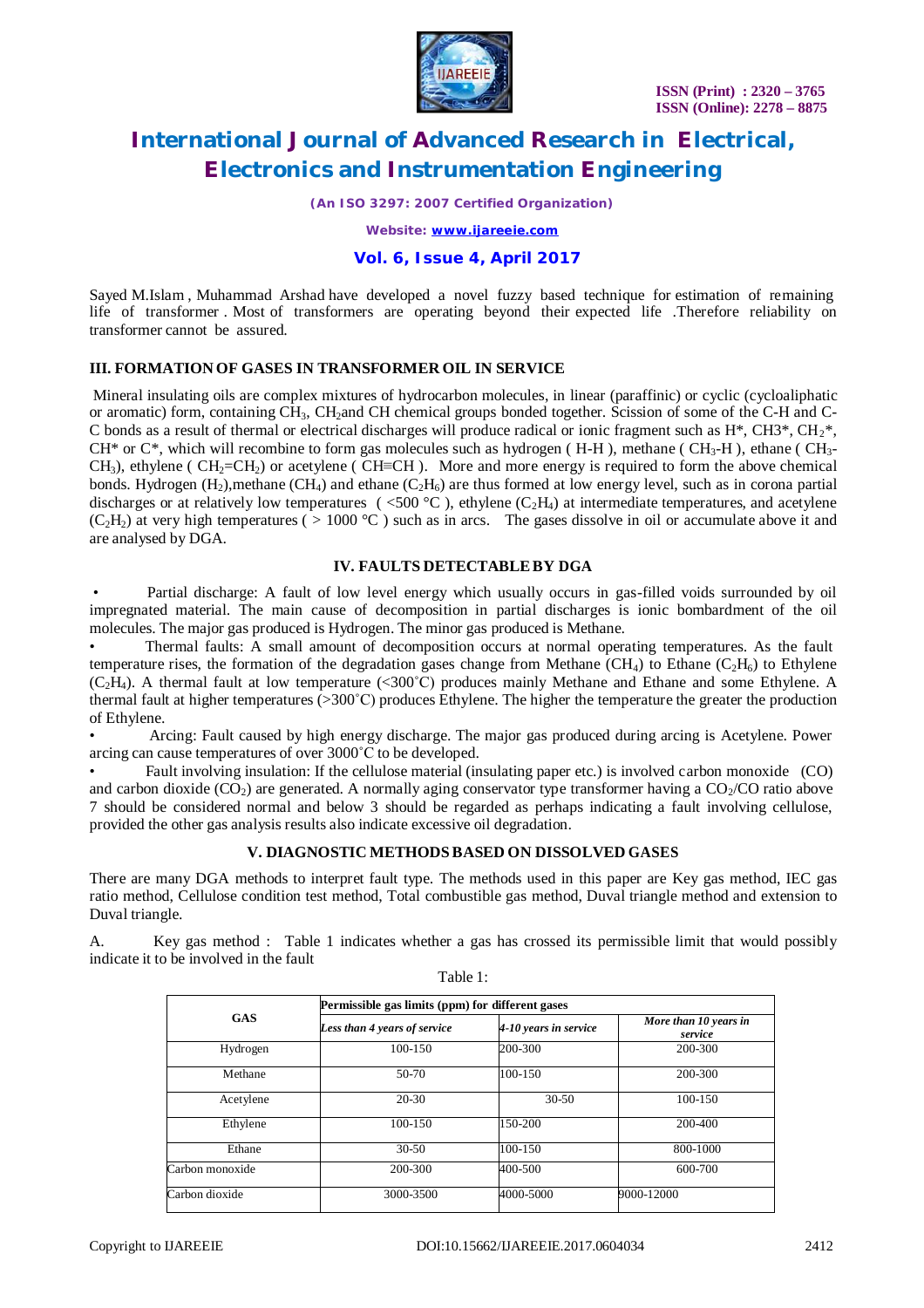

*(An ISO 3297: 2007 Certified Organization)*

*Website: [www.ijareeie.com](http://www.ijareeie.com)*

### **Vol. 6, Issue 4, April 2017**

B. Total combustible gas method: Table 2 gives the limits for total combustible gases.

Table 2:

| <b>Total Combustible Gases</b> | Recommended Action                                                                          |
|--------------------------------|---------------------------------------------------------------------------------------------|
| $0 - 500$ ppm                  | Normal ageing, analyse again in 6-12 months                                                 |
| $500 - 1200$ ppm               | Decomposition of oil in excess of normal ageing, analyse after 3 months<br>(monitoring)     |
| $1201 - 2500$ ppm              | More than normal decomposition, analyse frequently to establish trend (in every<br>1 month) |
| 2500 ppm and above             | Substantial decomposition, possibly fault, to be confirmed                                  |

Generation of combustible gases above 100 ppm in a 24hour period may need weekly DGA.

C. IEC gas ratio method : The "Basic Gas ratios" as in Table 2 recognized in the International Electro technical Commission (IEC) Standards is equivalent to Doernenberg ratios and Rogers ratios in the ANSI/IEEE C57.104. Three gas ratios are used in this method. They are methane/hydrogen, acetylene/ethylene and ethylene/ethane.

|             | <b>IEC 599</b>                                                        |                 |                |                 |  |  |  |  |
|-------------|-----------------------------------------------------------------------|-----------------|----------------|-----------------|--|--|--|--|
|             |                                                                       | $C_2H_2/C_2H_4$ | $CH_4/H_2$     | $C_2H_4/C_2H_6$ |  |  |  |  |
|             | Ratios of characteristic gases<br>$0.1$<br>$0.1 - 1$<br>$1 - 3$<br>>3 |                 |                | 0               |  |  |  |  |
|             |                                                                       |                 | $\mathfrak{D}$ | 2               |  |  |  |  |
| Case<br>no. | Characteristic faults                                                 |                 |                |                 |  |  |  |  |
|             | No fault                                                              | $\Omega$        | $\Omega$       | $\Omega$        |  |  |  |  |
| 2           | Partial discharge of low energy density                               |                 |                | $\Omega$        |  |  |  |  |
| 3           | Discharge of low energy                                               | $1-2$           | $\Omega$       | $1-2$           |  |  |  |  |
|             | Discharge of high energy                                              | 1               | $\Omega$       | $\mathfrak{D}$  |  |  |  |  |
| 5           | Thermal fault of low temperature $\langle 150^{\circ}$ C              | $\Omega$        | $\Omega$       |                 |  |  |  |  |
| 6           | Thermal fault of low temperature range 150°C-300°C                    | $\Omega$        | $\mathfrak{D}$ | $\Omega$        |  |  |  |  |
|             | Thermal fault of medium temperature range 300°C-700°C                 | $\Omega$        | 2              |                 |  |  |  |  |
| 8           | Thermal fault of low temperature range >700°C                         | $\theta$        | 2              | $\overline{c}$  |  |  |  |  |

Table 3:

### D. Cellulose condition test: Table 4 indicates the cellulose condition.

Table 4:

|    |          |                             | <b>Cellulose condition test</b>                 |  |  |  |  |
|----|----------|-----------------------------|-------------------------------------------------|--|--|--|--|
|    | Case no. | $Ratio = C0 \, \text{/} CO$ | <i>Characteristics</i>                          |  |  |  |  |
| >7 |          |                             | Normal cellulose                                |  |  |  |  |
|    |          | $5$ cratio $\epsilon$ = 7   | Problem with cellulose                          |  |  |  |  |
|    |          | $3$ < ratio $\leq$ = 5      | Rapidly deteriorating cellulose insulation      |  |  |  |  |
|    |          |                             | Strong indication of decomposition of cellulose |  |  |  |  |

E. The Duval triangle: Michel Duval of Hydro Quebec developed Duval Triangle method in the 1970s using a database of thousands of DGAs and transformer problem diagnosis. This method has proven to be accurate and dependable over many years and is now gaining popularity. In this method concentration (ppm) of methane (CH<sub>4</sub>),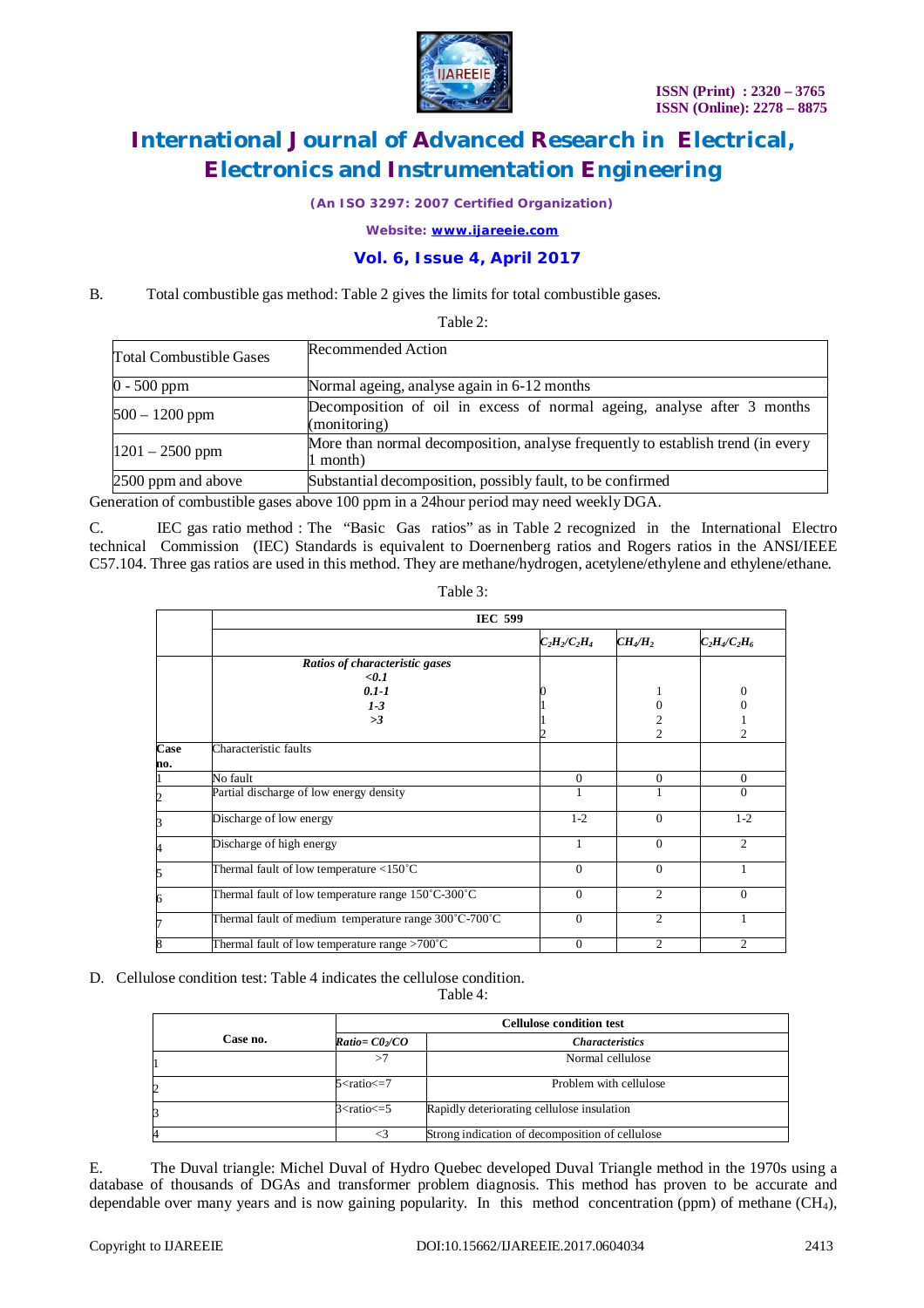

*(An ISO 3297: 2007 Certified Organization)*

*Website: [www.ijareeie.com](http://www.ijareeie.com)*

### **Vol. 6, Issue 4, April 2017**

ethylene (C<sub>2</sub>H<sub>4</sub>), and acetylene (C<sub>2</sub>H<sub>2</sub>) are expressed as percentages of the total (CH<sub>4</sub> + C<sub>2</sub>H<sub>4</sub> + C<sub>2</sub>H<sub>2</sub>) and plotted as a point (%CH<sub>4</sub>, %C<sub>2</sub>H<sub>4</sub>, %C<sub>2</sub>H<sub>2</sub>) in a triangular coordinate system on a triangular chart which has been subdivided into fault zones. The fault zone in which the point is located designates the likely fault type which produced that combination of gas concentrations. The Duval Triangle method, like any other DGA diagnostic method, should be applied only when there is some suspicion of a fault, based on an increase in combustible gas or some other suspicious symptom. Table 5 indicates the faults detectable by Duval triangle.



Fig.1: Duval triangle

| <b>Faults detectable by Duval triangle</b> |                                                                                                                          |                                                                                                                                                                                                                               |  |  |  |  |
|--------------------------------------------|--------------------------------------------------------------------------------------------------------------------------|-------------------------------------------------------------------------------------------------------------------------------------------------------------------------------------------------------------------------------|--|--|--|--|
| Symbol                                     | Fault                                                                                                                    | Examples                                                                                                                                                                                                                      |  |  |  |  |
| PD                                         | Partial discharges                                                                                                       | Discharges of the cold plasma (corona) type in gas bubbles or voids, with the possible<br>formation of X-wax in paper                                                                                                         |  |  |  |  |
| D1                                         | Discharges of low energy                                                                                                 | Partial discharges of the sparking type, inducing pinholes, carbonized punctures in<br>paper. Low energy arcing inducing carbonized perforation or surface tracking of paper,<br>or the formation of carbon particles in oil. |  |  |  |  |
| D2                                         | Discharges of high energy                                                                                                | Discharges in paper or oil, with power follow-through, resulting in extensive damage to<br>paper or large formation of carbon particles in oil, metal fusion, tripping of the<br>equipment and gas alarms.                    |  |  |  |  |
| T1                                         | Thermal fault, T<300°C                                                                                                   | Evidence by paper turning brownish ( $>200^{\circ}$ C) or carbonized ( $>300^{\circ}$ C).                                                                                                                                     |  |  |  |  |
| T2                                         | Thermal fault<br>300°C <t<700°c< td=""><td>Carbonization of paper, formation of carbon particles in oil.</td></t<700°c<> | Carbonization of paper, formation of carbon particles in oil.                                                                                                                                                                 |  |  |  |  |
| T3                                         | Thermal fault T>700°C                                                                                                    | Extensive formation of carbon particles in oil, metal coloration $(800^{\circ}C)$ or metal fusion<br>$(>1000^{\circ}C)$ .                                                                                                     |  |  |  |  |
| DT                                         | electrical<br>Thermal<br>and<br>fault                                                                                    | Sometimes both thermal and electrical fault occurs inside the transformer. These faults<br>accelerate the decomposition of electric fluid and solid insulation.                                                               |  |  |  |  |

F. Extension to the Duval triangle:

a) Duval Triangle for low temperature faults:

There are five zones in Fig.2 such as: PD- Corona partial discharge, S- Stray gassing of mineral oil ( $T < 200^{\circ}$ C), C- Hotspots with carbonization of paper, O- Over-heating, N/D- Not determined. In zone C, the probability of having carbonization of paper is 80 % .



Fig 2: Duval Triangle for low temperature faults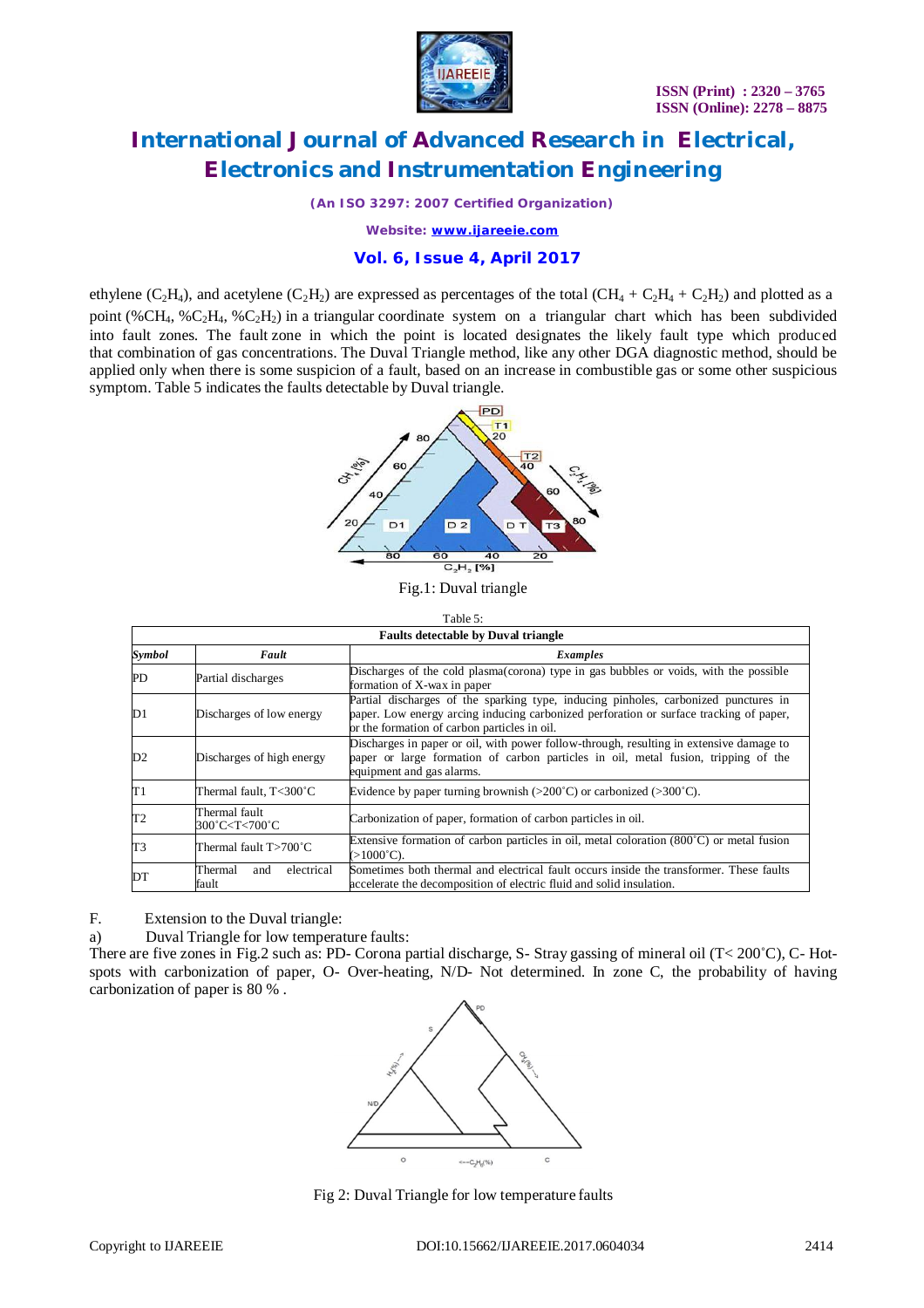

*(An ISO 3297: 2007 Certified Organization)*

*Website: [www.ijareeie.com](http://www.ijareeie.com)*

### **Vol. 6, Issue 4, April 2017**

b) Duval Triangle for high temperature faults :

Fig.3 Duval Triangle is used for high temperature faults. It uses three gases for the analysis such as methane, ethylene and ethane. It is used to get more information about the faults identified as Thermal faults i.e. T2 and T3 in classical Duval triangle. It should not also be used for faults like D1, D2.There are seven zones in this Duval triangle such as: PD- partial discharge, S- Stray gassing of mineral oils (T<200°C), C- Hot spot with carbonization of paper, O-Over heating (T<250°C), T2-Thermal faults of high temperature (300°C $\lt$ T $\lt$ 700°C), T3-Thermal faults of very high temperature (T>700˚C), N/D-Not determined. In zone C, the probability of having carbonization of paper is 90 %.



Fig 3: Duval Triangle for high temperature faults

#### **VI. CASE STUDY**

DGA data of certain transformers of Assam have been collected from Regional Testing Institute, Guwahati. We have detected the faults of each transformer using the various DGA methods developing MATLAB program and gave our analysis.

**1.** Transformer no. 1:

Power & voltage class: 25 MVA, 132/33 KV; Age of transformer: 6 months; Date of last filtration: 6 months before; Last topping up: 6 months before.

| <b>Gases</b> | Methane          | Ethane                                      | Ethylene   | Acetylene  | Hydrogen          | Carbon          | Carbon                     |
|--------------|------------------|---------------------------------------------|------------|------------|-------------------|-----------------|----------------------------|
|              | $\mathsf{ICH}_4$ | $^{\prime}$ C <sub>2</sub> H <sub>6</sub> ) | $(C_2H_4)$ | $(C_2H_2)$ | (H <sub>2</sub> ) | monoxide $(CO)$ | dioxide (CO <sub>2</sub> ) |
| Ppm          | 225              | ∸                                           | 275        | 521        | 164               | 659             | 246                        |
| level of     |                  |                                             |            |            |                   |                 |                            |
| gases        |                  |                                             |            |            |                   |                 |                            |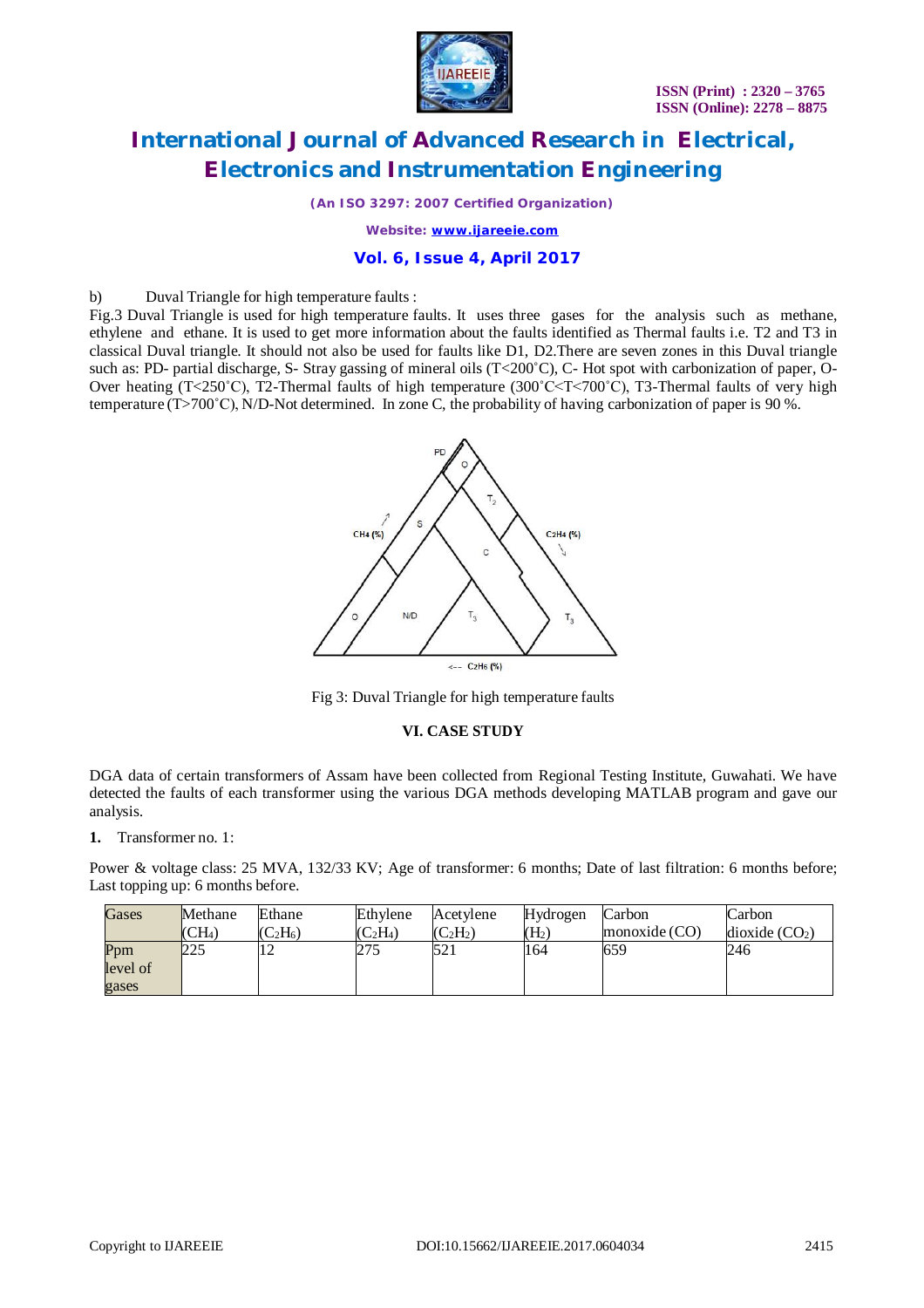

*(An ISO 3297: 2007 Certified Organization)*

*Website: [www.ijareeie.com](http://www.ijareeie.com)*

 **Vol. 6, Issue 4, April 2017**

**VI (1) a)** Key gas method:



Fig. 4: Bar diagram ppm level of different gases present in transformer no.1

Fig.4 indicates methane , ethylene, acetylene, hydrogen and carbon monoxide ppm levels have crossed the permissible limits.

Methane indicates sparking, Ethylene indicates severe overheating, Acetylene indicates arcing, Hydrogen indicates corona, arcing, Carbon monoxide indicates severe overheating which may involve cellulose but it can be said only after the following tests.

**VI (1) b)** Total combustible gas method:



Fig .5: Bar diagram of ppm level of total combustible gases present in transformer no.1

Fig.5 indicates total combustible gas is 1856ppm which indicates that the condition of oil has degraded to a great extent and it must be taken into consideration for analyzing frequently to establish trend (in every 1 month).

**VI (1) c)** IEC Gas ratio method: IEC Gas Ratio method doesn't give the result as all the three codes don't fall under a particular fault type as in table 3.

**VI** (1) **d**) Cellulose condition test: In this case  $(CO2/CO) = 0.3733$  i.e.  $(CO2/CO) < 3$ , which shows strong indication of decomposition of cellulose. Furan test should be performed.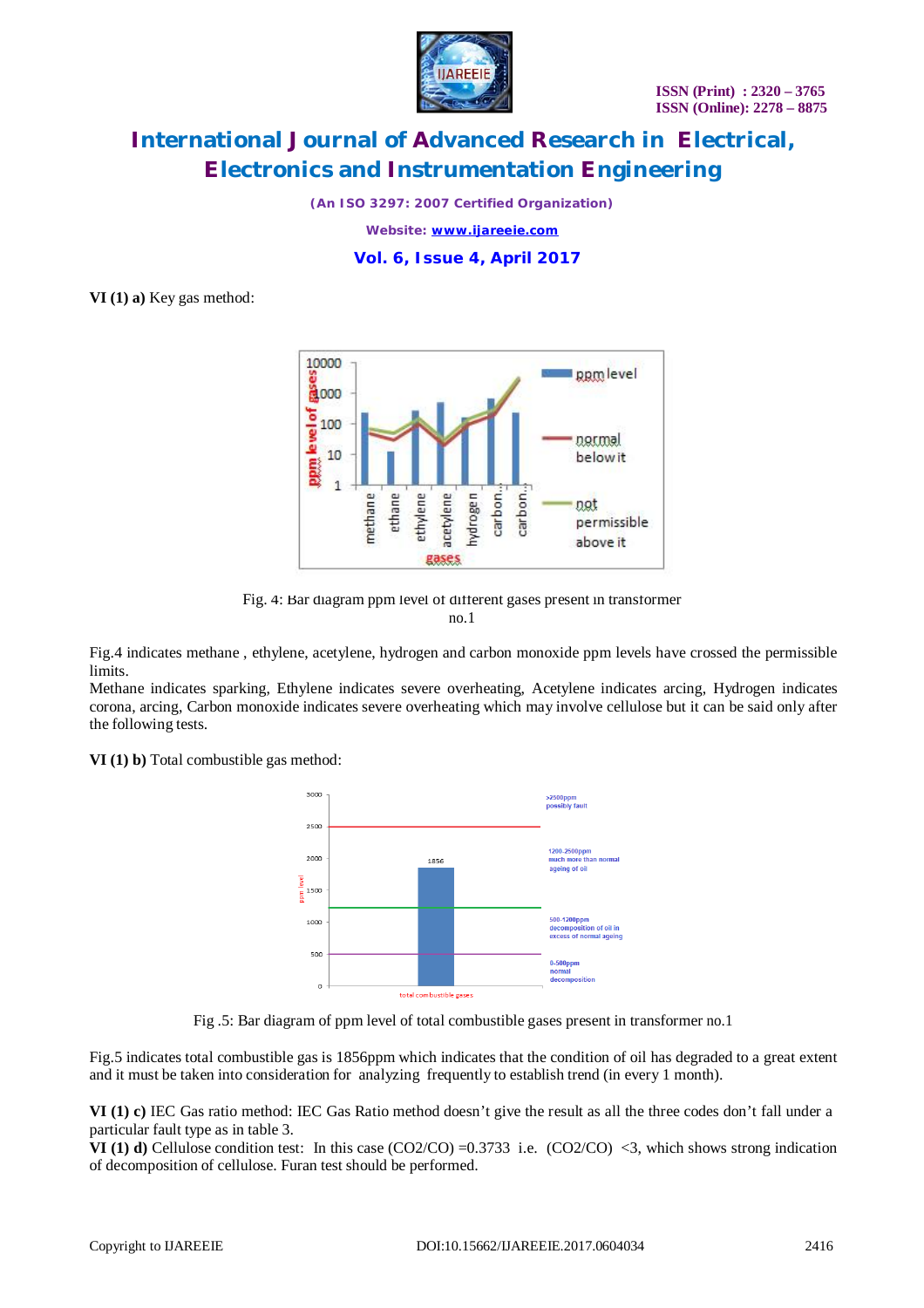

*(An ISO 3297: 2007 Certified Organization)*

*Website: [www.ijareeie.com](http://www.ijareeie.com)*

 **Vol. 6, Issue 4, April 2017**

**VI (1) e)** Duval triangle method:





The red asterisk mark in Fig.6 is the fault point indicated by the gases methane, ethylene and acetylene and it is located in the D2 i.e. discharge of high energy zone.

#### **VI (1) f)** Fault analysis of transformer no.1:

As the transformer has completed just 6 months of service, with such high level of abnormal gas generation level and also the deteriorating condition of cellulose indicates severe damage. The presence of acetylene is an indicator of arcing; and even low levels of this gas should cause concern. Hence it can be concluded there is discharge of high energy causing cellulose decomposition. Furan test should be performed immediately to confirm the condition of cellulose. However, the high energy required to produce an arc causes all combustible gases to be elevated.

#### **2.** Transformer no. 2:

Power & voltage class: 1 MVA, 33/11 KV; Age of transformer: 23 years; Date of last filtration: 4 years before; Last topping up: 1 year before.

| Gases     | Methane        | Ethane     | Ethylene            | Acetylene                  | Hydrogen | Carbon          | Carbon          |
|-----------|----------------|------------|---------------------|----------------------------|----------|-----------------|-----------------|
|           | $\rm (CH_{4})$ | $(C_2H_6)$ | ${}^{\prime}C_2H_4$ | $(C_2H_2)$                 | $(H_2)$  | monoxide $(CO)$ | dioxide $(CO2)$ |
| Ppm level | 1547           | 424        | 1839                | $\mathop{\rm ND}\nolimits$ | 385      | 88              | ر_ر             |
| of gases  |                |            |                     |                            |          |                 |                 |

**VI (2) a)** Key gas method:

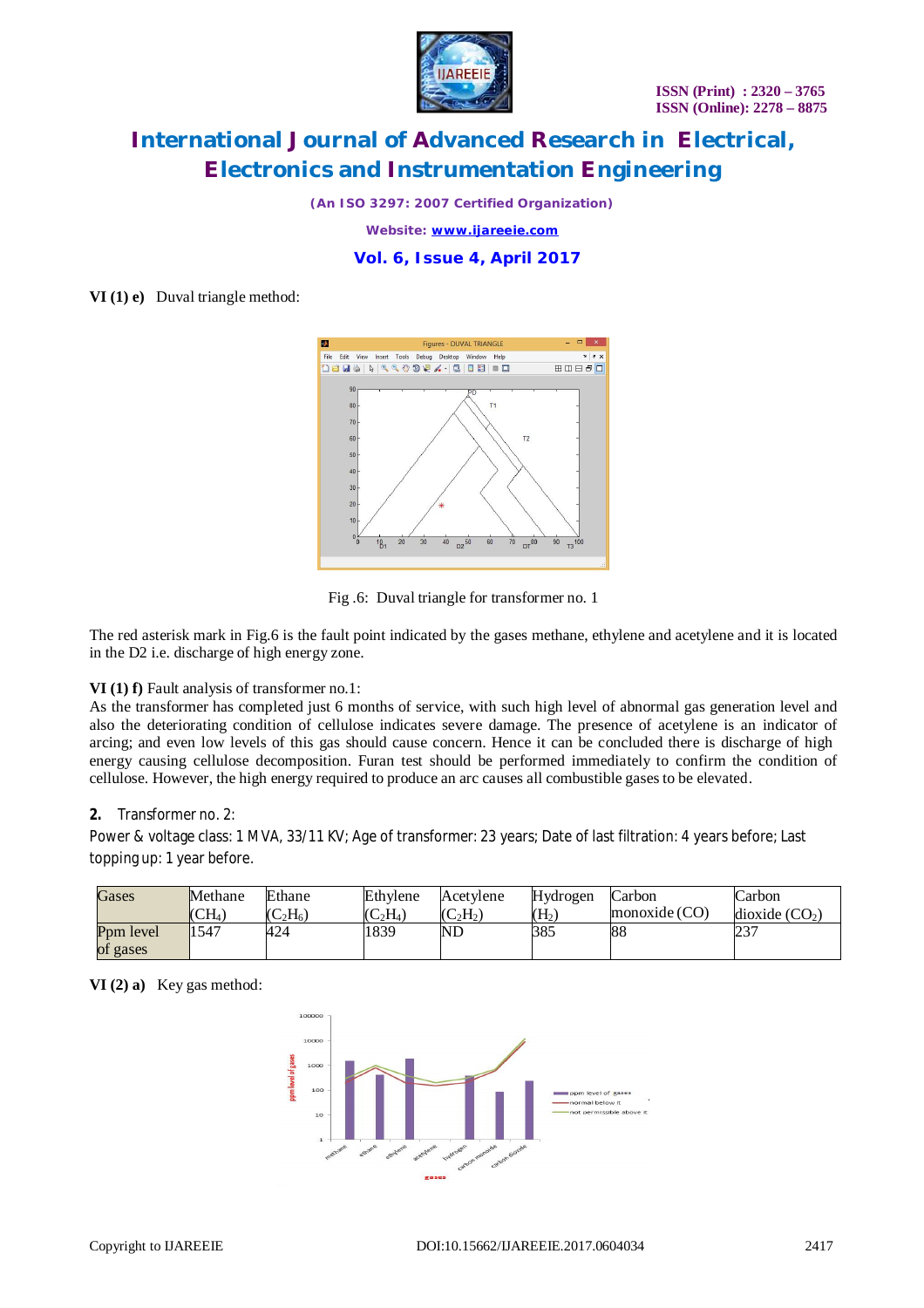

*(An ISO 3297: 2007 Certified Organization)*

*Website: [www.ijareeie.com](http://www.ijareeie.com)*

### **Vol. 6, Issue 4, April 2017**

Fig.7 indicates thermal fault gases methane, ethylene and hydrogen have crossed permissible limit indicating temperature rise. Methane and hydrogen also indicates partial discharge; though it can be confirmed only after the following tests.

**VI (2) b)** Total combustible gas method:





In Fig.8 total combustible gas is 4283ppm which indicates substantial decomposition, possibly fault, to be confirmed.

**VI** (2) **c)** IEC Gas ratio method :This test indicates thermal fault of high temperature  $>700^{\circ}$ C which is to be confirmed after the following tests.

**VI** (2) **d**) Cellulose condition test: Here  $(CO_2/CO) = 2.6932$  i.e.  $(CO_2/CO < 3)$ , thus this test shows strong indication of decomposition of cellulose . Furan test should be performed immediately.

**VI (2) e)** Duval triangle method: The red asterisk mark in Fig 9 which is the indicator of fault is in T3 i.e. Thermal fault >700°C zone. To get more accurate result we will proceed to the extension of Duval triangle that is Duval triangle for high temperature faults .



Fig 9: Duval triangle for transformer no. 2